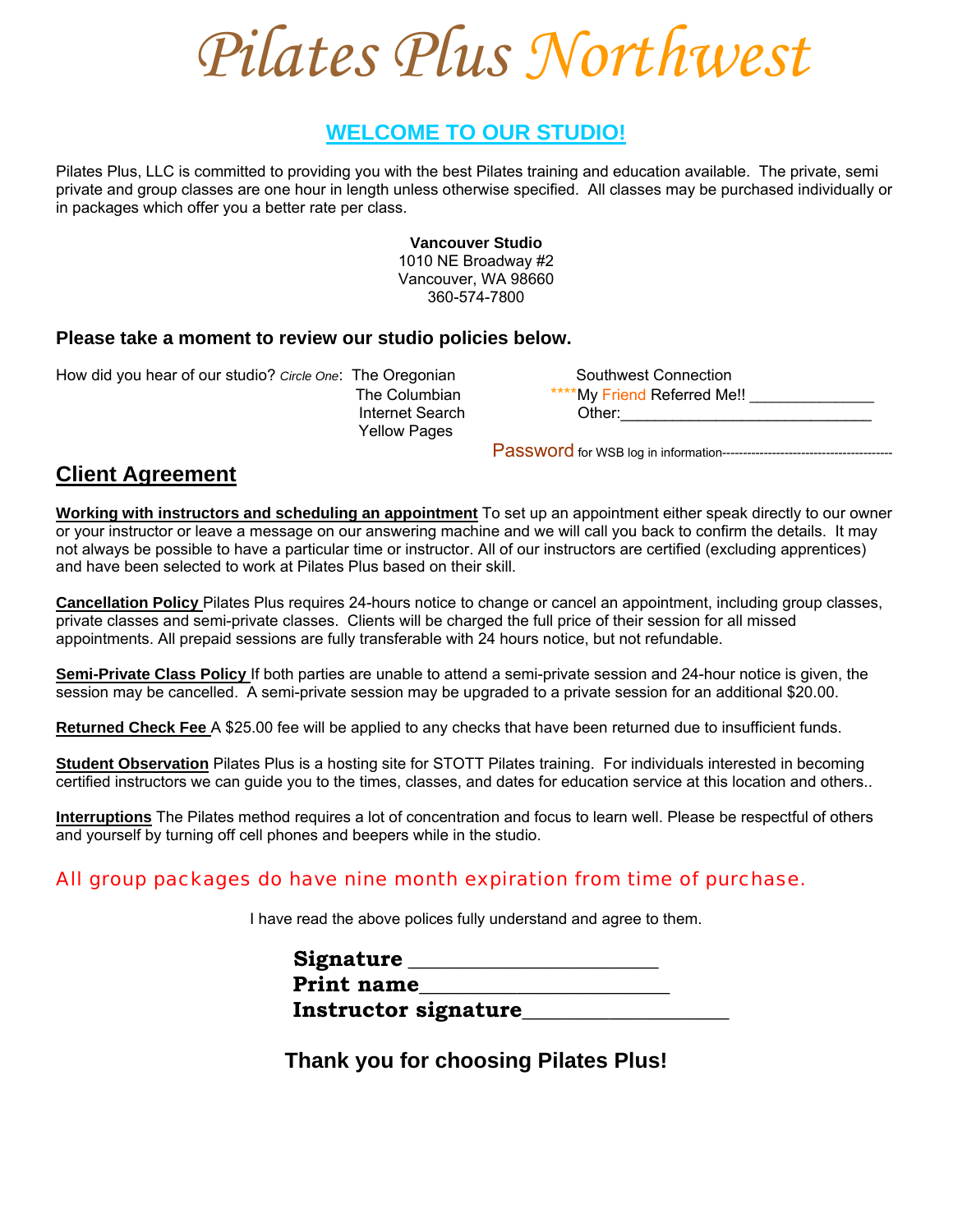# *Pilates Plus Northwest*

*Pilates Plus instructors are certified in the Pilates method of body conditioning, board certified personal training + group fitness, or a Yoga Alliance. WE will work to create a Safe and progressive mind body exercise program for your body's needs and personal goals! Please note: Our apprentice instructors are less experienced and are not fully certified instructors.* 

*The Pilates/mind body movement/ programs of exercise may or may not be beneficial to you. It is advised that you first consult with your physician about any injuries or existing medical conditions, past or present, before partaking in a Pilates, Yoga, or movement class. In addition, we would be happy to speak with your physician or call for a release form on your behalf.* 

#### **PLEASE READ CAREFULLY! THIS IS A RELEASE AND WAIVER OF CERTAIN LEGAL RIGHTS**.

Participant understands that pilates, yoga and other fitness programs (hereinafter referred to as "Pilates, Yoga, Body Movement") involve physical exertion, are strenuous, and that injuries may occur when participating in such activities. Participant accepts and assumes the risks associated with Pilates, Yoga, or Body Movement, including, but not limited to, equipment malfunction or failure, overexertion, inability to perform suggested exercises or maneuvers, physical or mental conditions that impede the ability to properly perform suggested exercises or maneuvers, failure to properly operate equipment, and failure to follow instructions. Participant hereby freely and expressly assumes and all risk of property damage, injury, and death associated with Pilates, Yoga or Body Movement.

Participant understands that it is his/her responsibility to consult with a physician prior to and regarding participation in Pilates, Yoga or Body Movement. Participant represents and warrants that he/she has no physical or mental condition that would prevent full participation in Pilates, Yoga or Body Movement Classes Participant agrees to inform his/her instructor immediately of any physical or mental condition that would prevent his/her full participation in Pilates, Yoga or Body Movement sessions or classes.

In consideration for participation in Pilates, Yoga or Body Movement, receiving instruction in a group, private or semiprivate lessons, and using the equipment and facilities, Participant hereby agrees to release, hold harmless, and indemnify Pilates Plus, LLC and its owners, partners, employees, independent contractors, directors, officers, agents, and affiliates from any and all claims by or on behalf of Participant against Pilates Plus, LLC arising directly or indirectly out of Participant's participation in Pilates, use of any Pilates Plus equipment or facilities, and participation in any class, program, or workshop offered by PNP. This release includes claims and liabilities arising from any cause whatsoever, including, but not limited to, negligence on the part of Pilates Plus. This release is binding upon Participant, and Participant's heirs, assigns, and legal representatives.

If signing on behalf of a minor Participant, Parent/Guardian accepts full responsibility for any medical expenses incurred due to the minor's participation in Pilates and agrees to release, hold harmless, and indemnify (including costs and attorneys fees) Pilates Plus for any claims brought by or on behalf of the minor.

#### *I have read the above release and waiver of liability and fully understand its contents. I voluntarily agree to the terms and conditions stated above.*

|                                                                                                      | Date: _________________      |
|------------------------------------------------------------------------------------------------------|------------------------------|
|                                                                                                      | Phone_______________________ |
|                                                                                                      |                              |
| Sign here only If participant is under 18:                                                           |                              |
| Date ___________________Signature of Parents/Guardian of Participant________________________________ |                              |
|                                                                                                      |                              |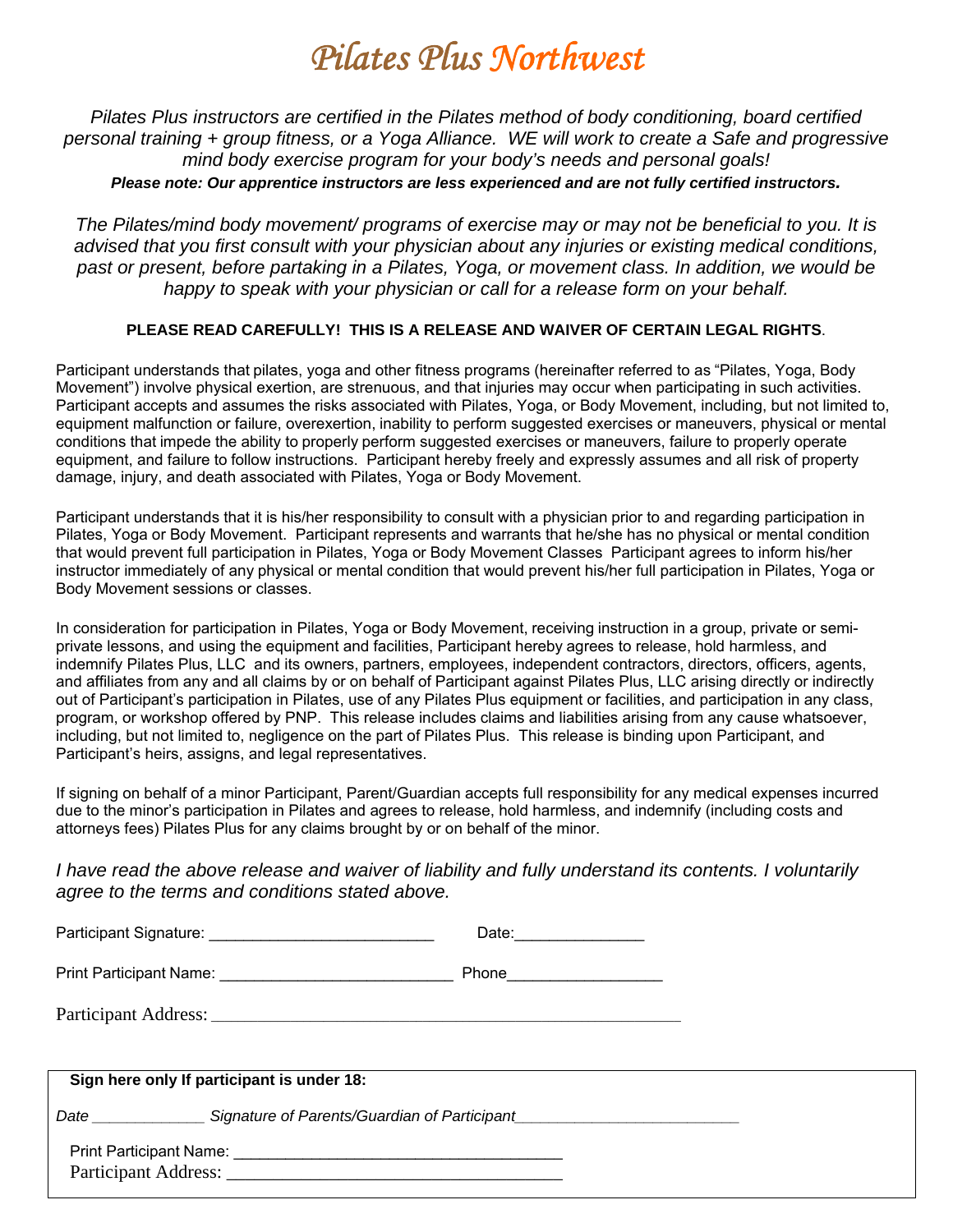| $E$ VENING PHONE $\qquad$ $E$ -MAIL                                                                                                                                                                                                                                                                          |            |                              |            |                |  |  |
|--------------------------------------------------------------------------------------------------------------------------------------------------------------------------------------------------------------------------------------------------------------------------------------------------------------|------------|------------------------------|------------|----------------|--|--|
|                                                                                                                                                                                                                                                                                                              |            |                              |            |                |  |  |
|                                                                                                                                                                                                                                                                                                              |            |                              |            |                |  |  |
|                                                                                                                                                                                                                                                                                                              |            |                              |            |                |  |  |
| SO THAT WE MAY CREATE A PERSONALIZED PROGRAM THAT WILL BEST BENEFIT YOU, PLEASE ANSWER THE FOLLOWING<br>QUESTIONS. INFORMATION IS CONFIDENTIAL AND IS USED ONLY BY YOUR INSTRUCTOR TO SERVE YOU.                                                                                                             |            |                              |            |                |  |  |
| HAVE YOU HAD ANY TRAINING IN THE PILATES METHOD OR PERSONAL TRAINING? WHERE AND                                                                                                                                                                                                                              |            |                              |            |                |  |  |
|                                                                                                                                                                                                                                                                                                              |            |                              |            |                |  |  |
|                                                                                                                                                                                                                                                                                                              |            |                              |            |                |  |  |
| LIST 3 OBSTACLES THAT KEEP YOU FROM REACHING YOU GOALS? ________________________                                                                                                                                                                                                                             |            |                              |            |                |  |  |
| ARE THERE OTHER ACTIVITIES/EXERCISES YOU ARE CURRENTLY DOING AND HOW OFTEN?                                                                                                                                                                                                                                  |            |                              |            |                |  |  |
| HAS YOUR DOCTOR EVER SAID THAT YOU HAVE A HEART CONDITION AND<br>RECOMMENDED ONLY MEDICALLY SUPERVISED PHYSICAL ACTIVITY?                                                                                                                                                                                    |            |                              | YES        | <b>NO</b>      |  |  |
| DO YOU LOSE YOUR BALANCE BECAUSE OF DIZZINESS OR DO YOU EVER<br>LOSE CONSCIOUSNESS?                                                                                                                                                                                                                          | <b>YES</b> | N <sub>O</sub>               |            |                |  |  |
| DO YOU HAVE A BONE, JOINT OR OTHER HEALTH ISSUE THAT CAUSES YOU VES<br>PAIN OR LIMITATIONS THAT SHOULD BE ADDRESSED WHEN DEVELOPING AN<br>EXERCISE PROGRAM (BULIMIA, ANEMIA, EPILEPSY, RESPIRATORY AILMENTS,<br>BACK PROBLEMS, HIGH BLOOD PRESSURE, HIGH CHOLESTEROL, ARTHRITIS,<br>DIABETES, OSTEOPOROSIS)? |            |                              |            | N <sub>O</sub> |  |  |
| HAVE YOU HAD A RECENT SURGERY?                                                                                                                                                                                                                                                                               |            | <b>YES</b><br>N <sub>O</sub> |            |                |  |  |
| ARE YOU PREGNANT NOW OR GIVEN BIRTH WITHIN THE PAST 6 MONTHS?                                                                                                                                                                                                                                                |            |                              | <b>YES</b> | N <sub>O</sub> |  |  |
|                                                                                                                                                                                                                                                                                                              |            |                              |            |                |  |  |
| IF ANY OF THE ABOVE HAVE BEEN MARKED YES, PLEASE EXPLAIN:                                                                                                                                                                                                                                                    |            |                              |            |                |  |  |

DO YOU TAKE ANY MEDICATION EITHER PRESCRIPTION OR NON-PRESCRIPTION ON A REGULAR BASIS? **YES NO** WHAT IS THE MEDICATION FOR AND ARE THERE SIDE EFFECTS?

HOW DOES THIS MEDICATION AFFECT YOUR ABILITY TO EXERCISE OR ACHIEVE YOUR FITNESS  $GOALS?$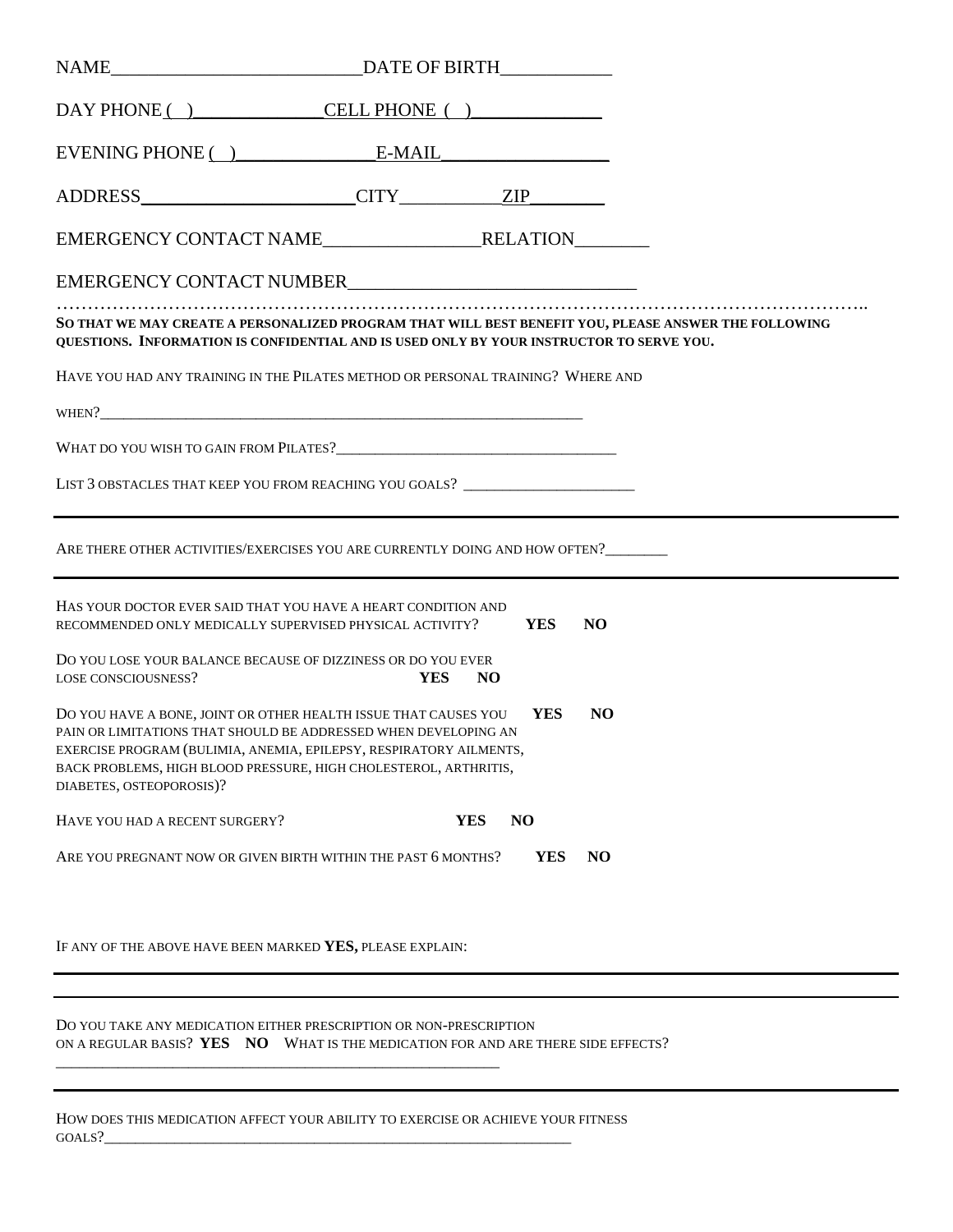| <b>YES</b> | <b>NO</b> | <b>PRE-EXISTING CONDITIONS</b>                        | IF YES, DESCRIBE<br><b>ONSET/DURATION/SEVERITY/LOCATION</b> |
|------------|-----------|-------------------------------------------------------|-------------------------------------------------------------|
|            |           | LOWER BACK PROBLEMS                                   |                                                             |
|            |           | <b>UPPER BACK PROBLEMS</b>                            |                                                             |
|            |           | <b>NECK PROBLEMS</b>                                  |                                                             |
|            |           | <b>DISC PROBLEMS (WHAT LEVELS)</b>                    |                                                             |
|            |           | <b>SCOLIOSIS</b>                                      |                                                             |
|            |           | <b>SCIATICA</b>                                       |                                                             |
|            |           | <b>NUMBNESS OR TINGLING</b>                           |                                                             |
|            |           | <b>HEADACHES</b>                                      |                                                             |
|            |           | DIZZINESS/VERTIGO                                     |                                                             |
|            |           | HIP, KNEE, ANKLE, FOOT ISSUES                         |                                                             |
|            |           | SHOULDER, ELBOW, HAND ISSUES                          |                                                             |
|            |           | <b>RECURRENT SHOULDER DISLOCATION</b>                 |                                                             |
|            |           | TENDON/LIGAMENT/MUSCLE SPRAINS OR<br><b>STRAINS</b>   |                                                             |
|            |           | A LEG-LENGTH DIFFERENCE                               |                                                             |
|            |           | <b>JOINT REPLACEMENT</b>                              |                                                             |
|            |           | <b>ARTHRITIS (WHAT TYPE?)</b>                         |                                                             |
|            |           | <b>OSTEOPOROSIS</b>                                   |                                                             |
|            |           | HIGH/LOW BLOOD PRESSURE                               |                                                             |
|            |           | NEUROLOGICAL CONDITIONS (MS,<br>PARKINSON'S, ETC.)    |                                                             |
|            |           | CAR ACCIDENT RESULTING IN INJURY?                     |                                                             |
|            |           | ARE YOU PREGNANT?                                     |                                                             |
|            |           | ABDOMINAL SURGERY (HYSTERECTOMY) OR<br><b>HERNIAS</b> |                                                             |
|            |           | <b>OTHER</b>                                          |                                                             |

**NOTES:**